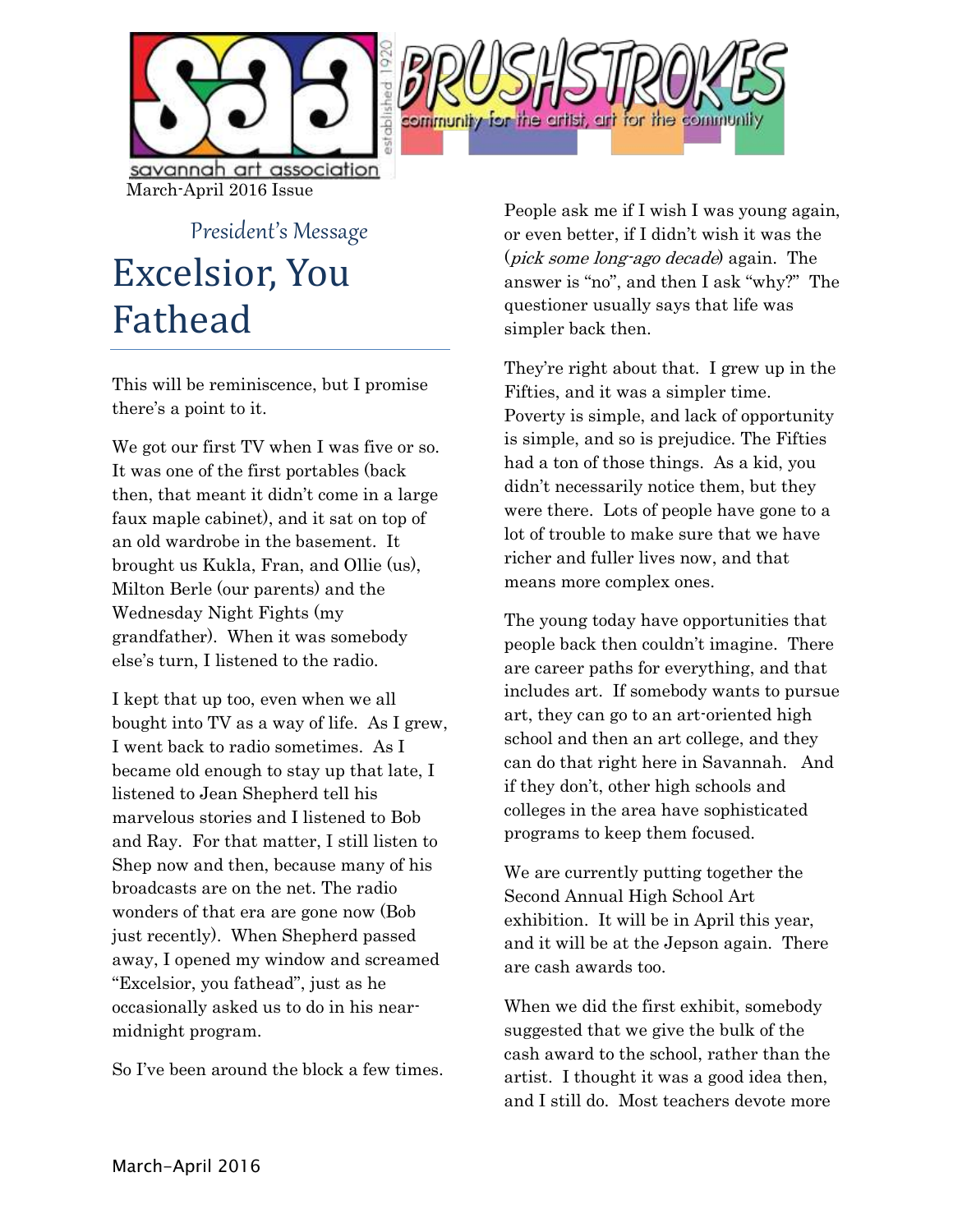

time and energy into their classes than they ever get paid for, and they usually spend a portion of their less-thanextravagant salaries on things to motivate students. The art teachers do that frequently.

An art teacher may be developing a future painter, comic/cartoon/computer game illustrator, jeweler, sculptor, ceramicist, 3-D artist, glass blower… well, I could go on, but you get the idea. Each area of art has special little gizmos and tools that students must master to pursue that area. Schools can't possibly budget for everything. Teachers faced with a budding Rodin will do what they can to help that student along.

We are trying to help them create a career path for artists, all kinds of artists. A little extra cash for an extra incentive is a great way to do that. We honor the student artist, but we want to help build the program too.

You don't see the word "excelsior" nowadays or not as much as in the past. It's Latin for "higher" or "ever upward". I don't know what Shepherd meant when he asked us to scream it out the window; I suspect he really didn't care. But excelsior is what we have done since the Fifties, and I hope we keep on doing it.

### ED

The art in this month's issue is provided by Beverly Baynes our artist of the month.

### SAA PAG

The Savannah Art Association Plein Air Group that is PAG. We have formed a small group and would like all who are interested in joining us for a little adventure in painting outdoors to join us whenever you can. There is no cost. We plan to meet every other Monday and using the following Friday as a rain date. It is now on our calendar. The locations will vary, we are open for suggestions.

## February 2016

1 SAA PAG meets in Bluffton at 12 noon at The Cottage, on Calhoun Street for lunch, followed by painting nearby.

1 SAA BOD Meets 5 pm at Johhny Harris Restaurant.

6 Painting at the Mall with the Kids,

11-3 Come and help them paint!

11 SAA General Meeting at Johnny Harris Restaurant, Victory Drive. 6 p.m. Bring a copy pf a favorite work by the artist you LOVE. Tell us a little about the artist and or about the work. Bring, share, show and tell, Laugh a little, learn a little. Invite a friend. Lovely door prizes!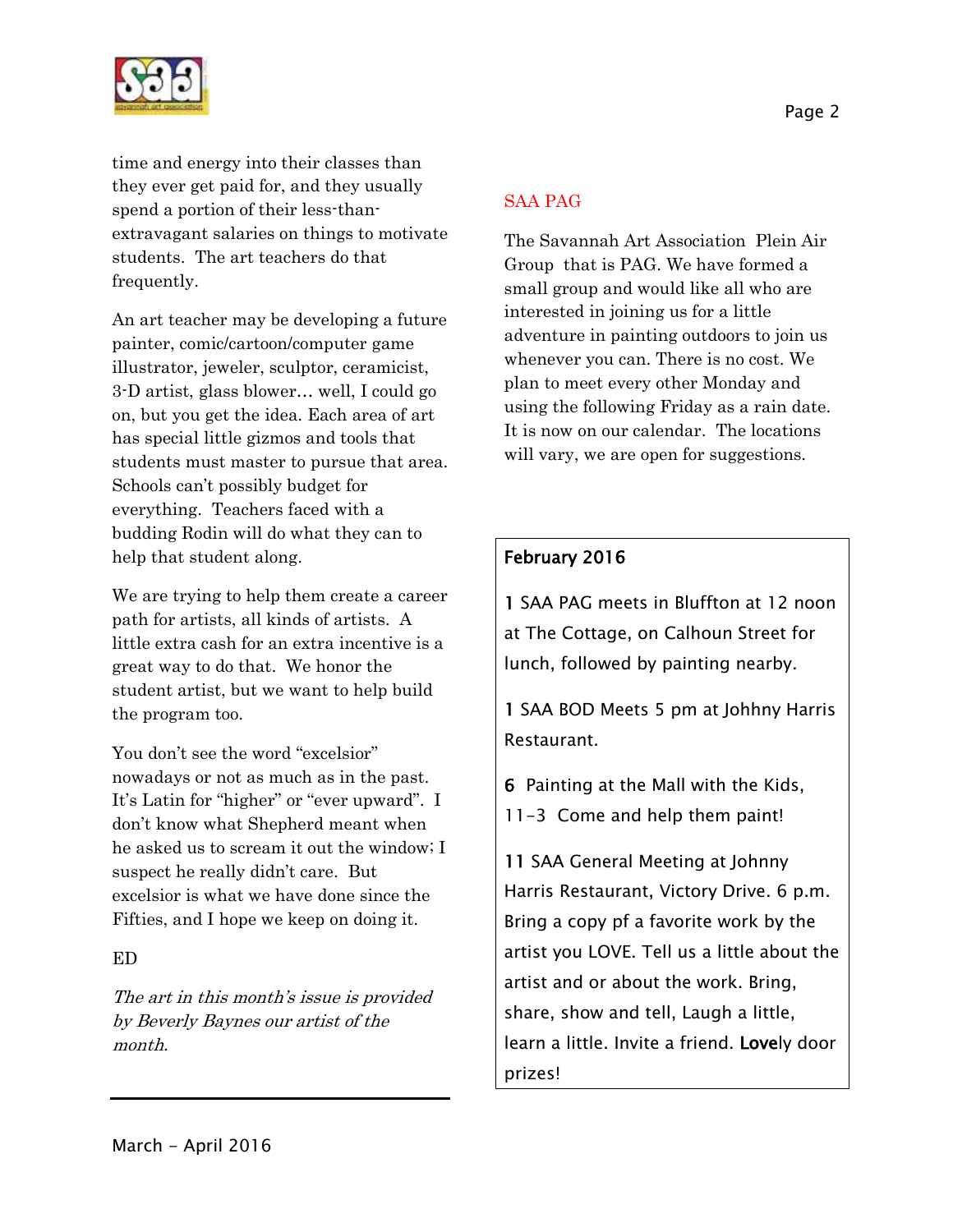### Page 3

13 Senior Playshop at Generation One with artist Carol Hartlley, painting the blue crab in acrylic. Call 912-350-7587 to register. Cost \$15.

15 SAA PAG meets at Forsythe Park Café at 11 a.m., lunch and then paint.

27 Airport Show comes Down. Please come and get your paintings. The Airport will be using the gallery for a show during the month or March.

29 SAA PAG meets at the Coastal Bamboo Gardens, Hwy 17 near Richmond Hill. 10 a.m. Bring your snacks and lunch.

### March

7 SAA BOD Mtg. Johnny Harris 5 p.m.

10 SAA General Meeting, 6 p,m, Johnny Harris Restaurant, Victory Drive.

12 Painting with Bess Ramsey, portraits or pet portraits. Bring your supplies. Generation One from 10 til 1. Cost \$15.Call Gen One to register.

14 PAG meets on Tybee at the North Beach Grill (near the Lighthouse). 11 a.m.

19 Painting with the Kids at Oglethorpe Mall, Help them make easter cards! Fun for all. 11 til 3.

28 PAG meets in Chippewa Square. 10 a.m..

# April

1 Airport Show hangs at 10 a.m. Theme "Birds, Bees and Blossoms" Entry fee is \$10.

2 River Street , tent goes up at 8:30 a.m. Need volunteers for morning and afternoons. Tent comes down at 4:30 p.m. Call 232-7731 to sign up.

4 SAA BOD meeting, 5 pm, location TBA.

7,8 & 9 Wayne Chambers Watercolor Workshop, Coastal Georgia Center, call 232-7731 to register as soon as possible. Cost \$250. Deposit of \$50 required by Feb. 29th, to hold the room at the Coastal Georgia Center. Don't miss this one!

11 PAG is meeting in Midway Georgia at 10 a.m. we will go to Judy Nichols cabin there. Directions will be available, bring your water, food and snacks.

14 SAA General Meeting/Reception. 6 p.m. at the Airport. Awards given.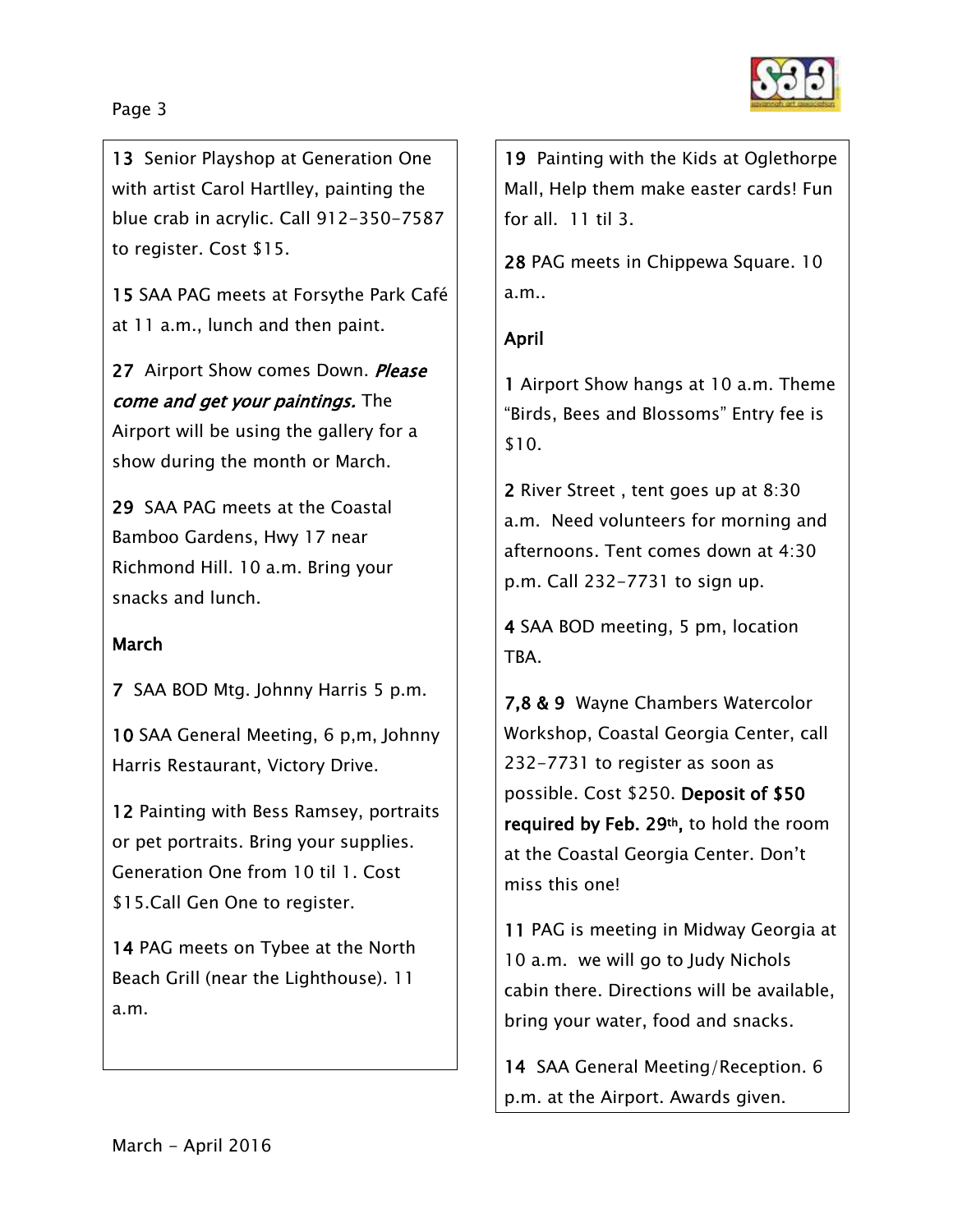

16 Seinor Playshop with Leigh Harris painting in acrylics, maybe with an "Island Theme" Have fun and bring all your colors! Call Generation One to register. Cost \$15.

23 Reception at the Jepson Museum for the Second Annual Art Competition for High School Students. Awards are given.

25 PAG meets at Harris Neck Nature Preserve. 9:30 a.m. Take I 95 south to the Harris Neck Exit or go south on hwy 17 to Harris Neck. It is beautiful. Bring water, food and your camera! Call for directions.

# Featured Artist

# Beverley Baynes



Beverly Baynes began to display her love of art and creativity at the age of five.

While living in England, she completed her formal education and continued to pursue the study of fine art at High Wycombe College of Technology and Arts. In 1973 Beverley migrated to the United States and studied portraiture under Furman J. Fink at duCret School of Art in New Jersey.

Beverley cannot remember a time when she was not painting or drawing. In 1975 she decided to embrace her work more seriously and developed her painting in primarily oil and watercolor.

By nature, Beverley is very sensitive to relationships between people as well as objects. An example is the loving couple in "With These Hands" are almost fused together as they grasp each other's hands.

Her work displays uniqueness and is untamed as it continues to emerge and define its own distinctive style.

On July 2, 2010, Beverley had a minor incident related to her heart. Thankful that it was not a serious matter, she has renewed respect for her heart and is currently working on a variety of heart related projects.

Beverley decided to retire to Savannah in August, 2015. She feels this is a great move as she is not only acclimating to Savannah quickly but also enamored by the caliber of artist groups she has encountered. She vows to truly leave her footprints in the sand in Savannah, "Home Sweet Home." Beverley's works are in corporate and private collections in New Jersey, California, Maryland,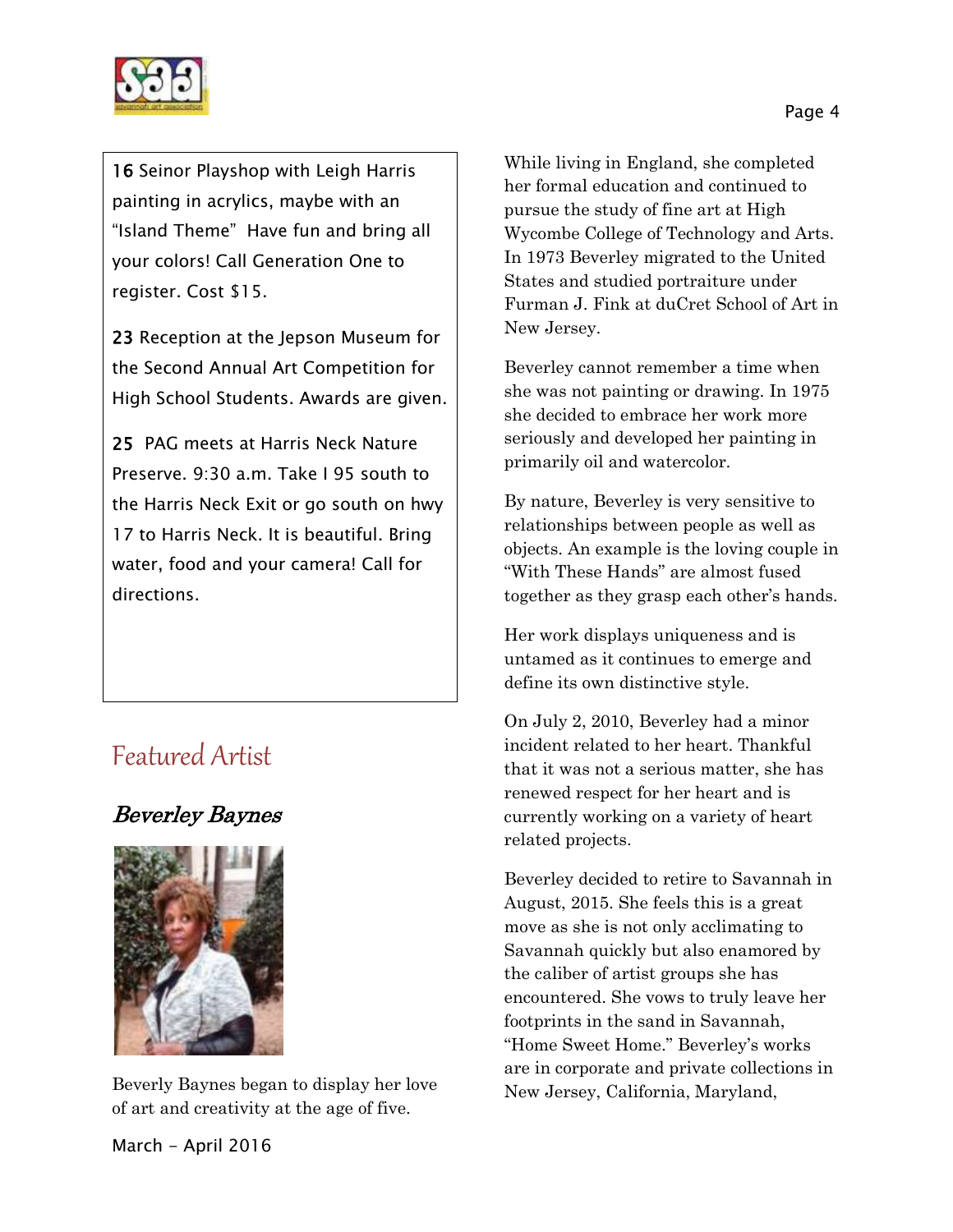

Page 5

Virginia, Georgia, Florida, North Carolina, Washington DC, Jamaica, Canada and London.



**By Beverly Baynes**

.Miniatures –News in Brief



HELP!!! Saturdays on River Street will resume on April 2, 2016. We need a volunteer to organize and manage the River Street Shows. Call 232-7731 to volunteer.

PLAYSHOPS 2016. If you would like to give a 5 or 6 hour workshop please call 232-7731, or if you would like to have one given in a particular art area, call.

What You've Been Up To



**[I n t e r n a t i o n a l S t u d e n t](http://www.iscapartproject.com/#%21home/mainPage)**  Climate Art Project



ISCAP Report . Carol Anderson reported that ISCAP is going well. There is an Argentina class on the website. Check out the website ISCAP.com.

**The airport show** "All Things Savannah". Our judges; Grace Rohland, Ashley Inniss, Andrea Stark and Martha Love have chosen nine works of art whose images will be published in color in the new SAA Cookbook. The image of the "best of show" is "Columbia Park Stroll" by Carol Cook, it will be the cookbook cover. The art that was hung at this exhibit is one of the best shows ever. It was difficult to select only nine and many more entries were deserving of a place in the book. Results from Judging for Cookbook art.

Cover: Carol Cole "Colombia Park Stroll"

Dividers:

March - April 2016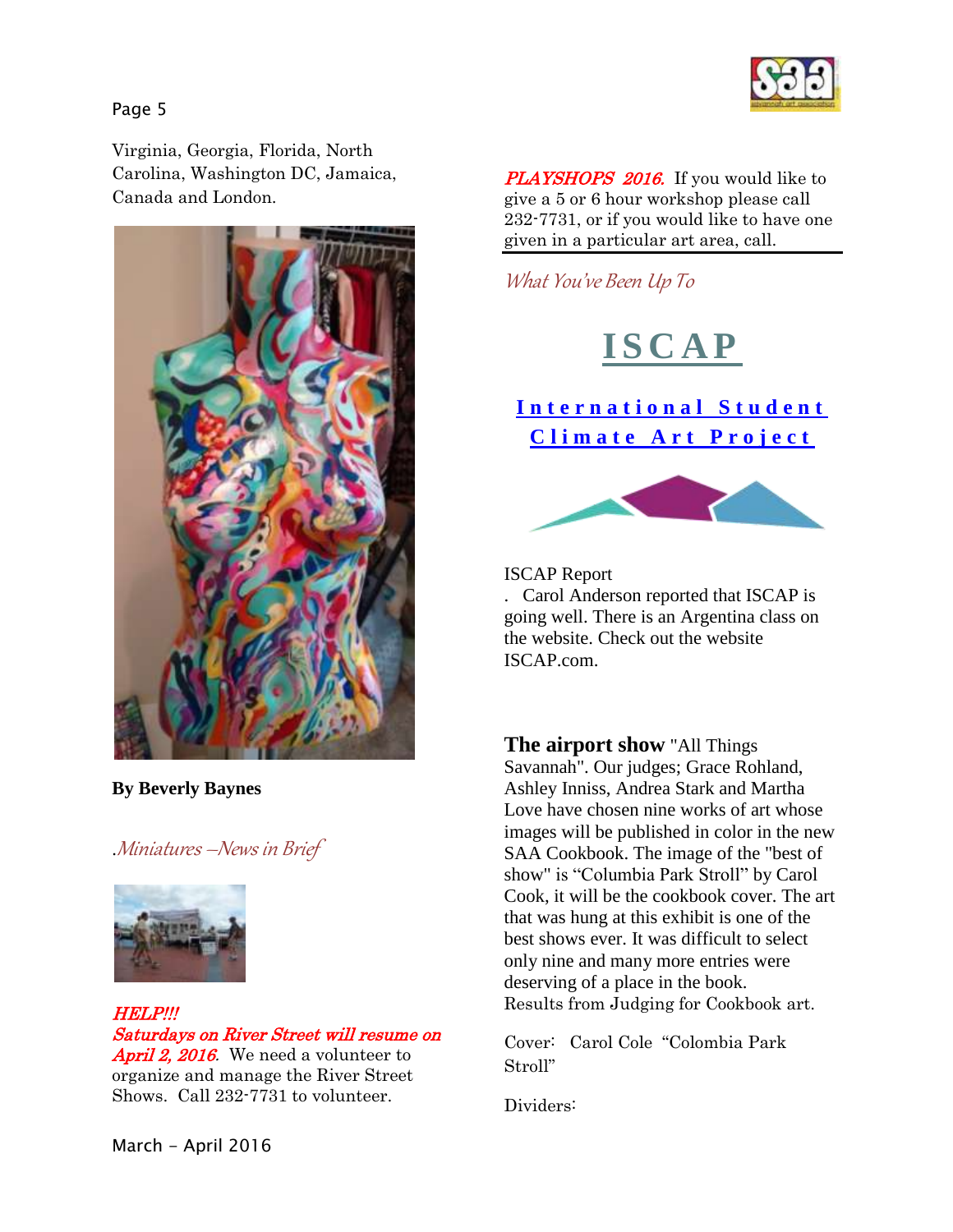

1. Guest Chefs of Savannah Jim Chirbas "The Marshall House"

2. Soups Molly Cusick "Bonaventure" photo

3. Salads Barbara Gentry "Gwinnett Lane"

4. Breads Dale Robinson "Forsyth Park at Night" photo

5. Casseroles Sharon Sasseen "Harper Fowlkes Mansion"

6. Main Dishes Ken Stark "Little Red Tug"

7. Side Dishes Carol Cole "Lukas Theatre Night"

 8. Desserts Gwen Frazier Smiih "Ms Inez Place"

 9. Beverages Phil Stark "Ye Olde Pink House"

The cookbooks will be sold at all SAA events and in the SAA Gallery when it opens.

SAA is planning to publish a new cookbook. We are in the process of putting together a new cookbook for 2016. We will need to receive from all of you two or three recipes to place in this new book. Send your favorite recipes to our address: SAA, P.O. Box, 5385, Savannah, GA 31414, or email them to Andrea Stark at [Starkabode@AOL.com.](mailto:Starkabode@AOL.com) We also need to sell ads in the cookbook, A full page ad will cost \$150, ½ page \$100, 1/3 page \$75, ¼ page \$40, 1/6 page \$30, 1/8 page \$25,

Booster @15. Full color back page \$200. A business card size ad is \$40.

 We will also be pre-selling the cookbooks, they make great gifts. When published the books sell for \$15. Each, pre sales of the books will be \$12. Each.

 The committee is Andrea Stark, Grace Rohland, and Ashley Inniss. If you are interested in selling ads or otherwise helping with the cookbook please contact Andrea at 912-663-3188, or Grace at 912- 844-4415 or Ashley at 470-443-4836. We can use more help!.



By Beverley Baynes

### Welcome to Our newest Members

Clint Colbert, David and Sandy Kartzman

MEMBERS… we need more recipes please. Send them to the P.O. Box or to Ashley Inniss, Grace Rohland or AndreaStark. [AshleyInniss@gmail.com.](mailto:AshleyInniss@gmail.com) [MammaRoGra@AOL.com,Starkabode@A](mailto:MammaRoGra@AOL.com,Starkabode@AOL) [OL.](mailto:MammaRoGra@AOL.com,Starkabode@AOL) com

Pictures from the Mall in February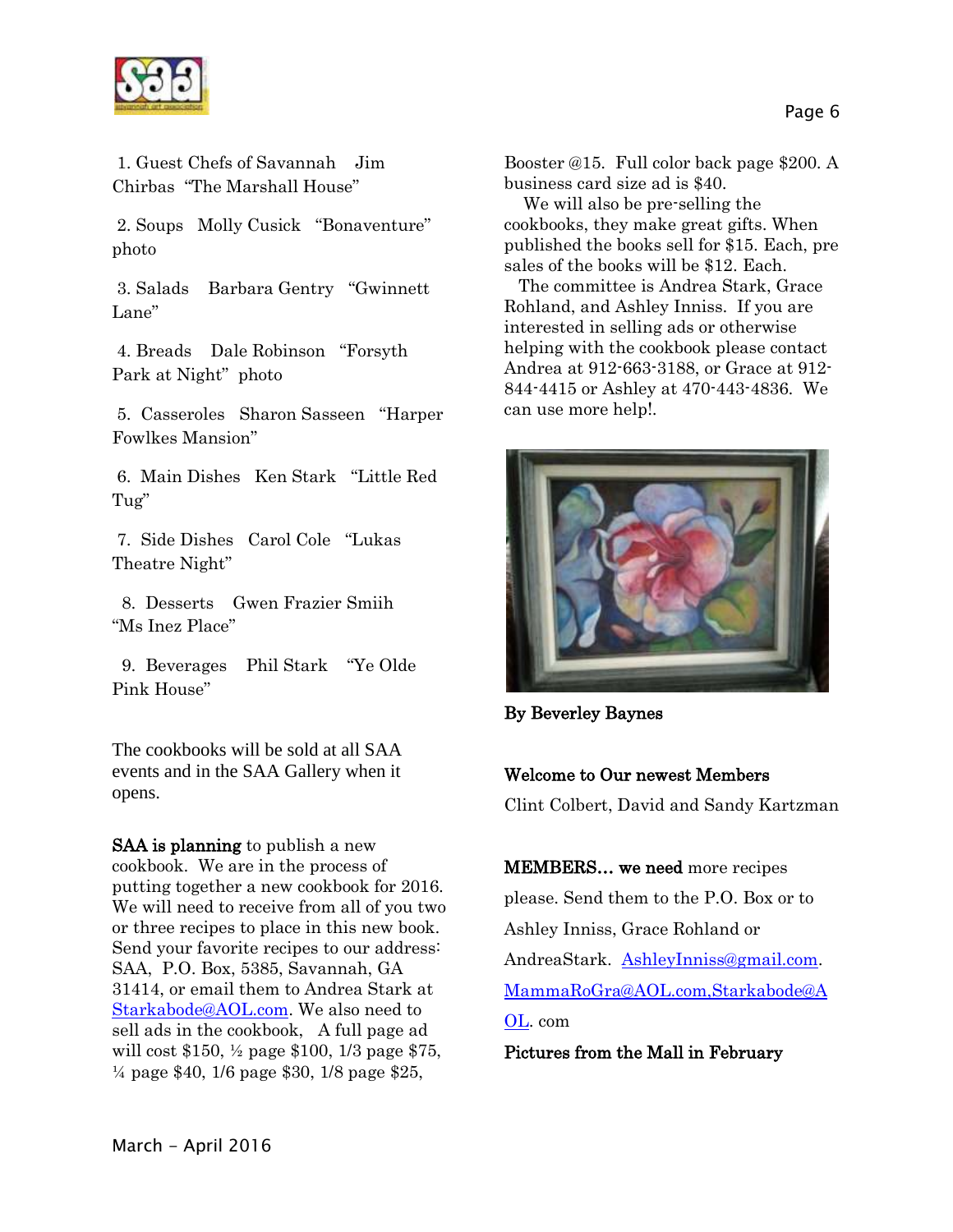









### New and not new…

Call to volunteer 232-7731. We need help with fundraising, working on River Street, High School Art Competition, other areas of assistance as needed.

Meet your current Board members: Ed Eckstrand, President, Facebook Carol Anderson, Vice President, Education, Karen Borden, Vice President, **Correspondance** Barbara Gentry, Secretary Jill Buckner, Treasurer Margie Sone Gravina ,Programs Cathy Sizer, Publicity Martha Love, Hospitality, Membership Leigh Harris, Hospitality Grace Rohland, Special Projects Bobbie Kraft, Gallery Manager Rebecca Marcussen, Fundraising

Andrea Stark, Programs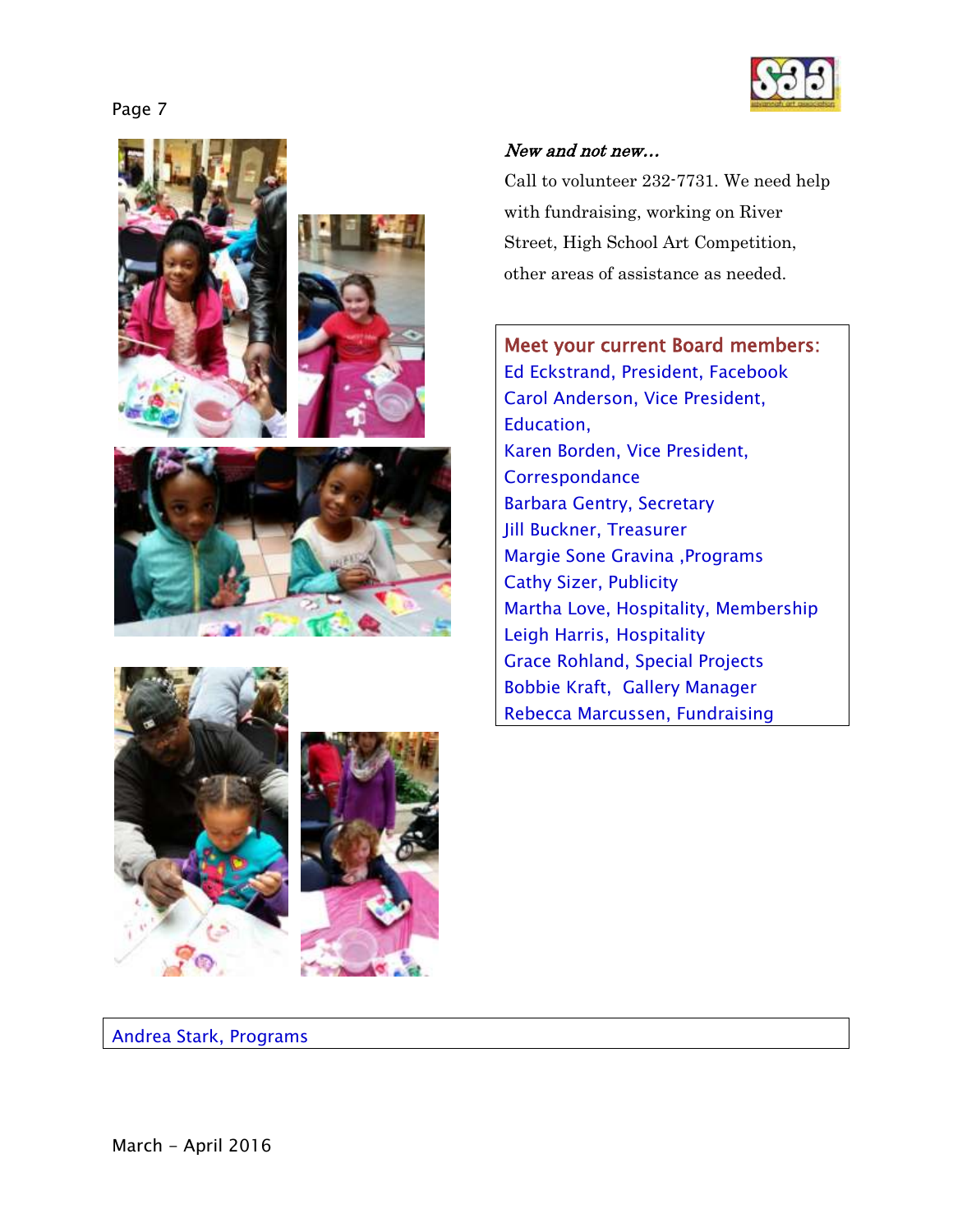

# **SAA Airport Show**

**Our present Airport Show comes down 10:00, Saturday, Feb. 27.** If you have artwork in this show, please get your artwork at this time, or arrange for someone to get it for you. No artwork can be left at the airport. We will not have a show the month of March as the airport has another use for the gallery at that time.

**Our new show will be hung 10:00 Friday, April 1, 2016.** The theme for this show is "Birds, Bees, and Blossoms" and it will be a judged show so there will be a \$10 entry fee for each piece of artwork.

I've attached the "Show Artist Agreement" with all the instructions for entering art in the airport shows. If you haven't signed this agreement within the past three years, please print the agreement, sign, and bring with you to the airport Friday, April 1.

Spring will be bursting out all over with Birds, Bees, and Blossoms.



by Beverly Baynes